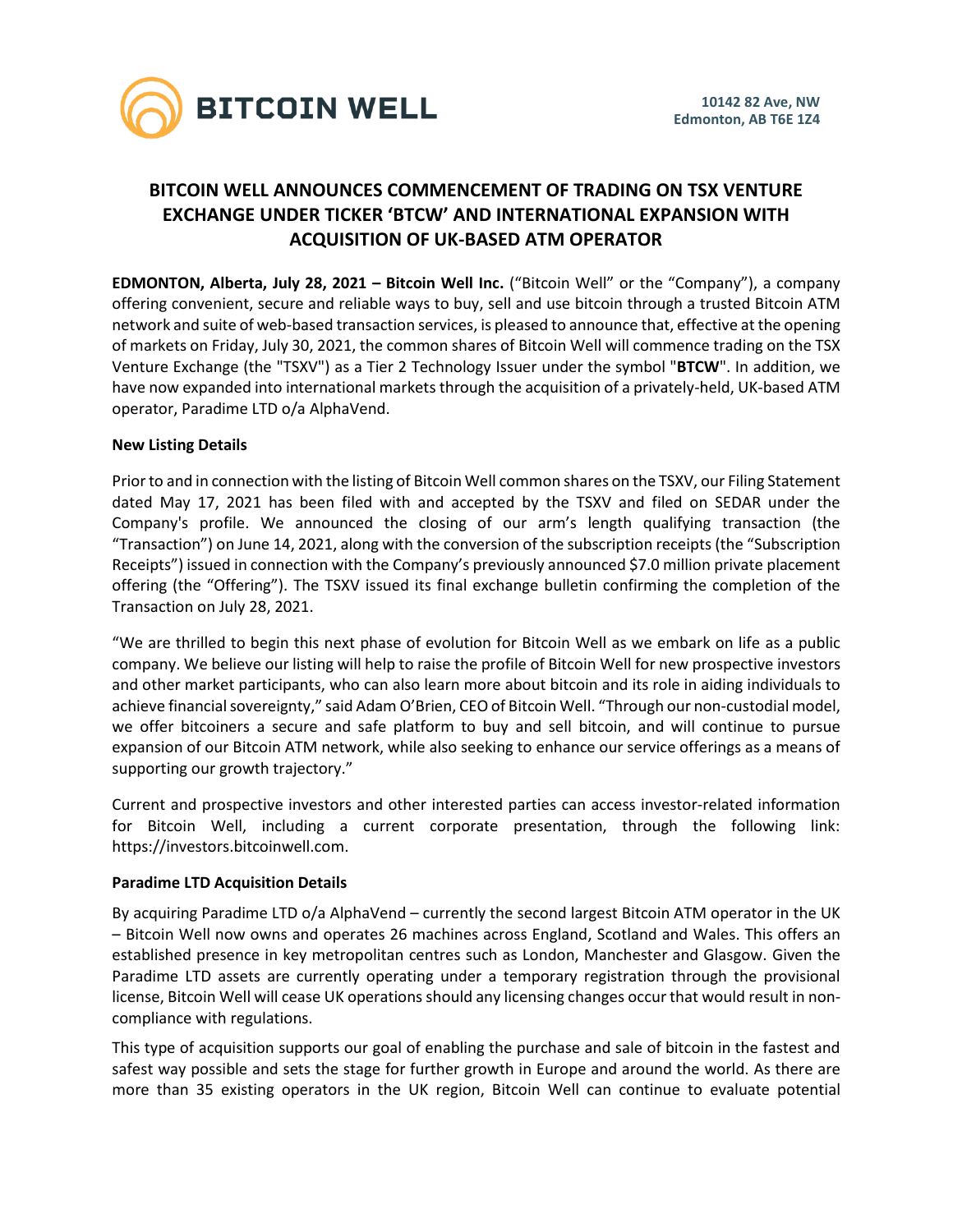

acquisition opportunities. We look forward to applying our marketing approach and operational processes to capture efficiencies in this exciting new market. In accordance with the terms of the acquisition agreement, the new UK subsidiary of Bitcoin Well is currently seeking to secure a permanent license and certain approvals from the Financial Conduct Authority in the UK. For additional details regarding the acquisition, please see the Company's Filing Statement dated May 17, 2021, accessible on SEDAR.

## **Update to Escrowed Shares**

Bitcoin Well also provides a correction to the number of shares subject to Tier 2 - Surplus Escrow that was originally reported within our June 10, 2021 press release to 73,992,191 common shares, which updates and supersedes the originally reported 76,992,161 common shares.

### **About Bitcoin Well**

Bitcoin Well offers convenient, secure and reliable ways to buy and sell bitcoin through a trusted Bitcoin ATM network and suite of web-based transaction services. The Company generates revenue and based on management's assessment of publicly-available data, will become the first publicly traded Bitcoin ATM company, with an enterprising consolidation strategy to deliver accretive and cost-effective expansion in North America and globally. As leaders of the longest-running, founder-led Bitcoin ATM company in Canada, management of Bitcoin Well brings deep operational capabilities that span the entire value chain along with access to proprietary, cutting-edge software development that supports further expansion. Sign up for our newsletter and follow us on [LinkedIn,](https://www.linkedin.com/company/bitcoinwell/) [Twitter,](https://twitter.com/TheBitcoinWell) [YouTube,](https://www.youtube.com/channel/UCeHRFsSr3KEGD5kECjlvC4g) [Facebook,](https://www.facebook.com/thebitcoinwell) TikTok and [Instagram](https://www.instagram.com/thebitcoinwell/) to keep up to date with our business.

### **Contact Information**

For investor information, please contact:

**Bitcoin Well** 10142 82 Avenue NW Edmonton, AB T6E 1Z4 bitcoinwell.com [investors@bitcoinwell.com](mailto:IR@bitcoinwell.com)

**Adam O'Brien**, President & CEO or **Dave Bradley**, Chief Revenue Officer Tel: 1 888 711 3866 [IR@bitcoinwell.com](mailto:IR@bitcoinwell.com)

For media queries and further information, please contact:

**Karen Smola**, Director of Marketing Tel: 587-735-1570 [k.smola@bitcoinwell.com](mailto:k.smola@bitcoinwell.com)